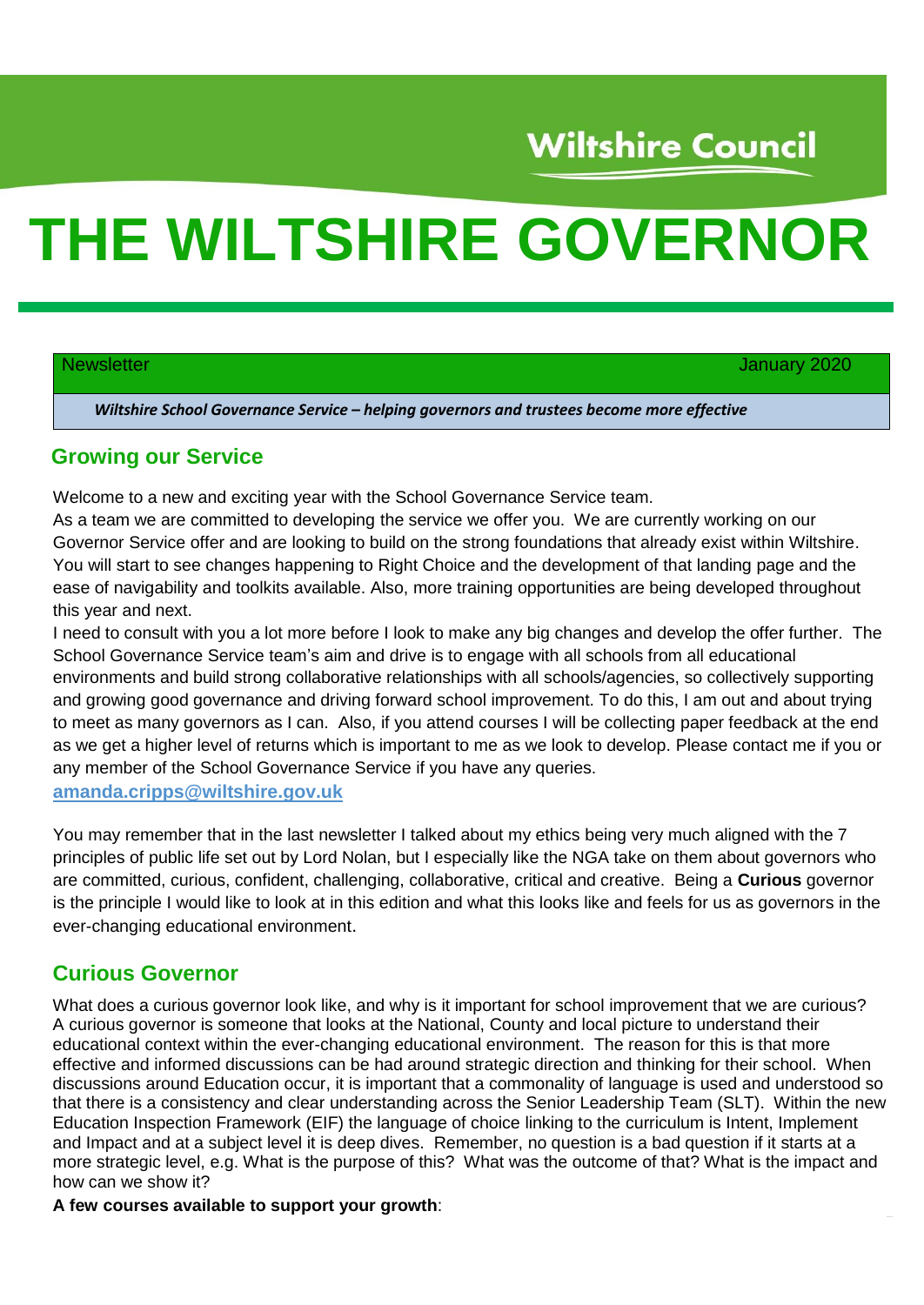- **Ofsted Preparation Training for Governors** led by Steve Wigley and AJ Cripps, this course will build on the excellent training provided by Jacqui Goodall and in addition give governors a chance to network and quiz a governor who has been through the new Ofsted process.
- **The Role of the Governor in Strategically Planning School Structure and Organisation (Primary Schools)** – led by Kate Wilkins and AJ Cripps. This will provide an opportunity for governors to understand the operational process and activities required by a school when reviewing structure and organisation – and the strategic role of governors in this process.

**To book any courses or to find additional information about other courses please go to Right Choice.**

# **Right Cheice**

Be better informed to ask key strategic questions by looking at additional research. A good place to go to look up further research can be the EEF. They have lots of topics to review – here is one example:

#### **Improving Behaviour in Schools**



**<https://educationendowmentfoundation.org.uk/tools/guidance-reports/improving-behaviour-in-schools>**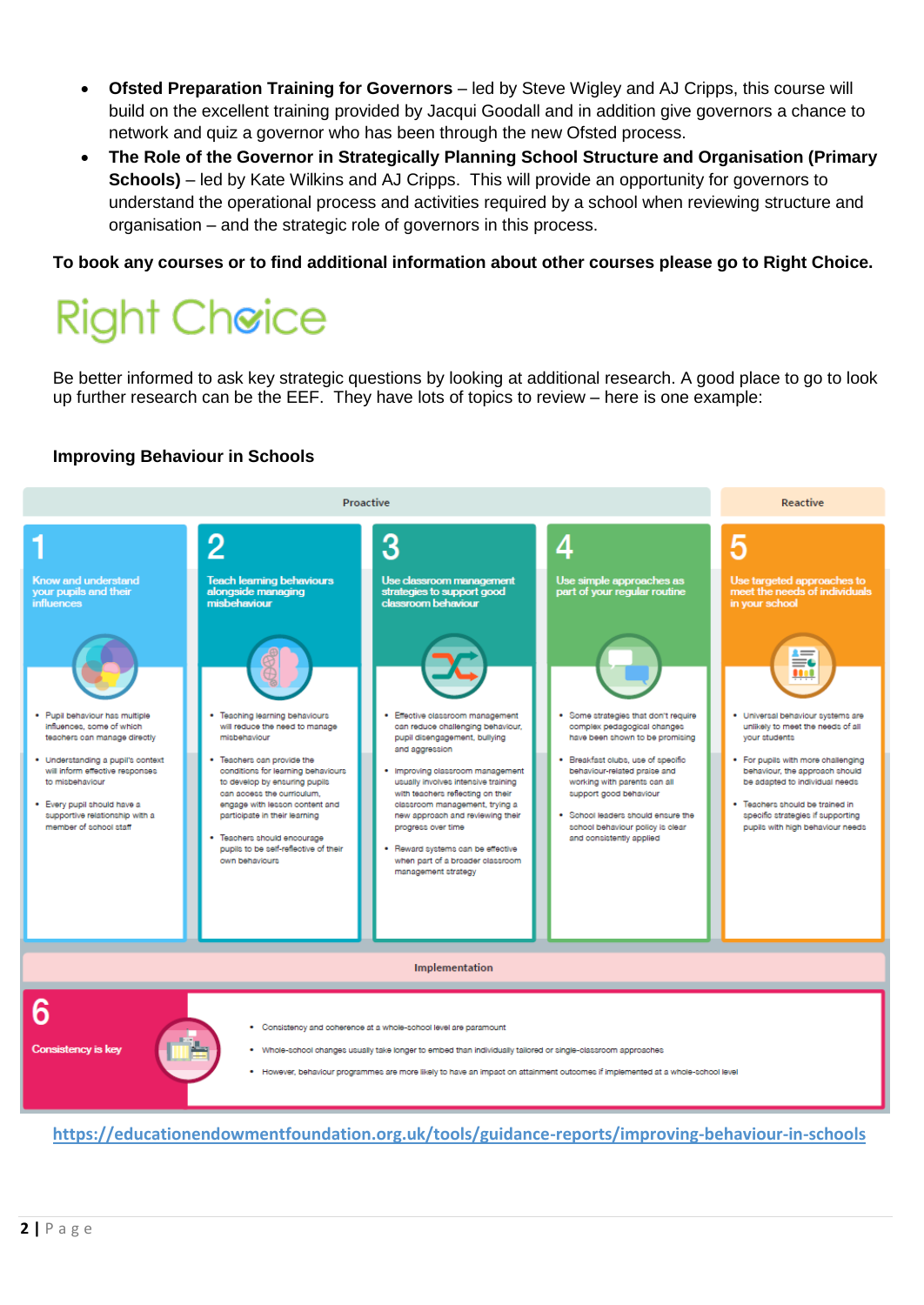# **TSC South West - Governance support in the South West including Wiltshire by Jackie Eason**

The Department for Education have commissioned Teaching Schools across the country to broker and support governance. The aims of the DfE commissions are to:

1. Provide a brokerage service for National Leaders of Governance (NLGs) to be able to support schools where need is identified.

#### **Need can be identified through:**

- a. Schools receiving 2 or 3 consecutive RI judgements identified as tier 2 or tier 3 schools
- b. Direct from the schools themselves
- c. Through LAs, Diocese, RSC office or MATs
- 2. Ensure that the NLGs with the right skills and knowledge are deployed to the right schools.
- 3. To raise awareness of DfE training and recruitment initiatives.

In the South West, we have raised the profile of governance over the past few years so that demand for support began to outstrip supply, so we ran a highly successful process to recruit Local Leaders of Governance to add further capacity to the system. We now have 64 'Leaders of Governance, LGs', many of whom are deployed mentoring chairs, chairing boards and providing general governance support. We have also delivered training in undertaking external review of governance to 68 people across the region.



For 2019/20 we aim to continue to develop our team of Leaders of Governance by recruiting more skilled governors and providing professional development to our current team. We aim to continue to identify where governance is in need of support and deploy LGs with the skills and knowledge to deliver that support. Our final aim is to ensure that all system leaders in education continue to recognise the importance of strong governance and to work with us in facilitating this support.

Anyone who is interested in becoming an LLG and feels they have the experience and time capacity, please contact - Jackie Eason - Project Leader **[Jeason.sw@tscouncil.org.uk](mailto:Jeason.sw@tscouncil.org.uk)**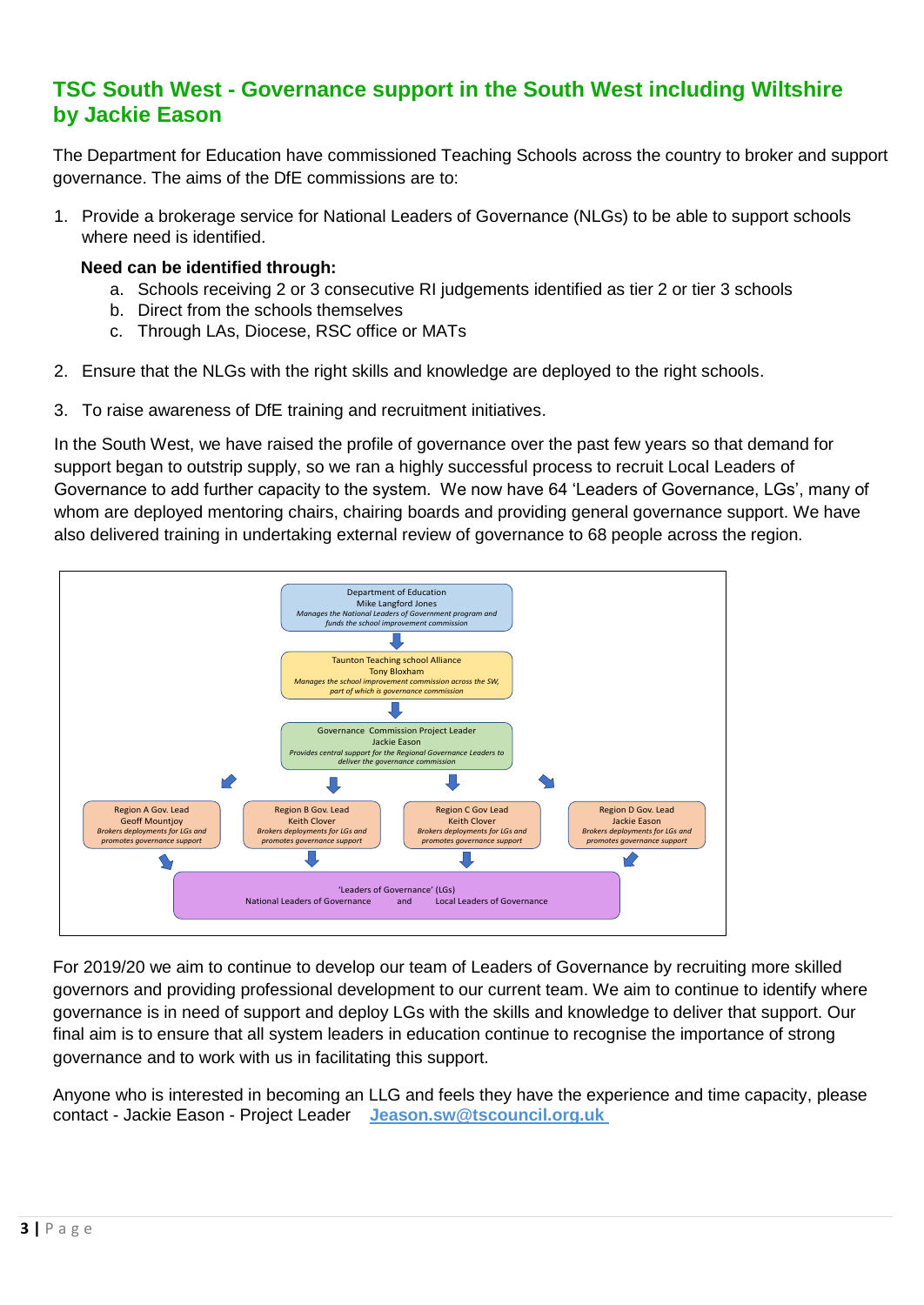# **Wiltshire's New LLGs**

We're proud to announce that Wiltshire has two new Local Leaders of Governance, designated through a robust selection and system leadership training process. Congratulations to Stella Fowler (Fynamore School, Calne) and Clare Farrow (St John's Catholic Primary School, Trowbridge) on their appointment.

Leaders of Governance have proven skills and experience in school improvement. They are a crucial part of the self-improving and sustainable school-led system, improving the quality and capacity of governance by responding to specific needs.

Stella explains:

"Working within the National Leaders of Governance network in the South West, we are experienced governors who support schools to enable governors to help themselves. The support of someone who will work alongside a board and take an objective view can help the board to move forward."

Leaders of Governance can help in many ways, for example:

- Support for new chairs through ongoing mentoring or with specific advice
- Support for experienced chairs dealing with a particular issue
- Temporary membership of a governing board of a school in need of support
- Advice and guidance following a recommendation made by a Local Leader of Education
- Advice and guidance following a 'good with concerns' Ofsted judgement
- Providing a fresh pair of eyes: even the best practitioners can improve

In return for this free support, schools are asked to agree to pay reasonable travel/subsistence expenses which will be discussed in advance of a deployment.

#### **About Stella**

I have lots of experience of the education sector and of governance and strategic planning. My background is in primary governance, which I have been involved with for a dozen or so years. I've been Chair for about half of this time. For my day job I work in higher education policy and research as the Executive to the Engineering Professors' Council. I've worked in and across many universities managing strategic planning, data analysis and reporting. Education policy is at the heart of everything I do, so I have knowledge, as well as experience.

#### **About Clare**

I began my journey as a school governor like many others as a parent governor at my children's primary school. 13 years later I am still a governor and have been the Chair of Governors for the last 5 years. I often ask myself, why did I become a governor and just as importantly why have I continued even though my children have long since finished primary school? The answer is simple, I feel passionate about education and supporting schools to help children reach their full potential.

Before giving up work in 2013, I worked in the banking and the financial services sector in a variety of roles including management, training, compliance and HR. These skills have transferred well to school governance, although the education sector is quite unique in some of its ways! I have invested in my own development having completed both the Governorspace - governance leadership programme and the Best Practice network governor leadership programme.

#### **How to access this support –** Log on to CPD portal **<https://www.cpdportal-sw.org/>**

and follow the links for governance, or let me know at **[amanda.cripps@wiltshire.gov.uk](mailto:amanda.cripps@wiltshire.gov.uk)** - I can fill in the deployment form for you.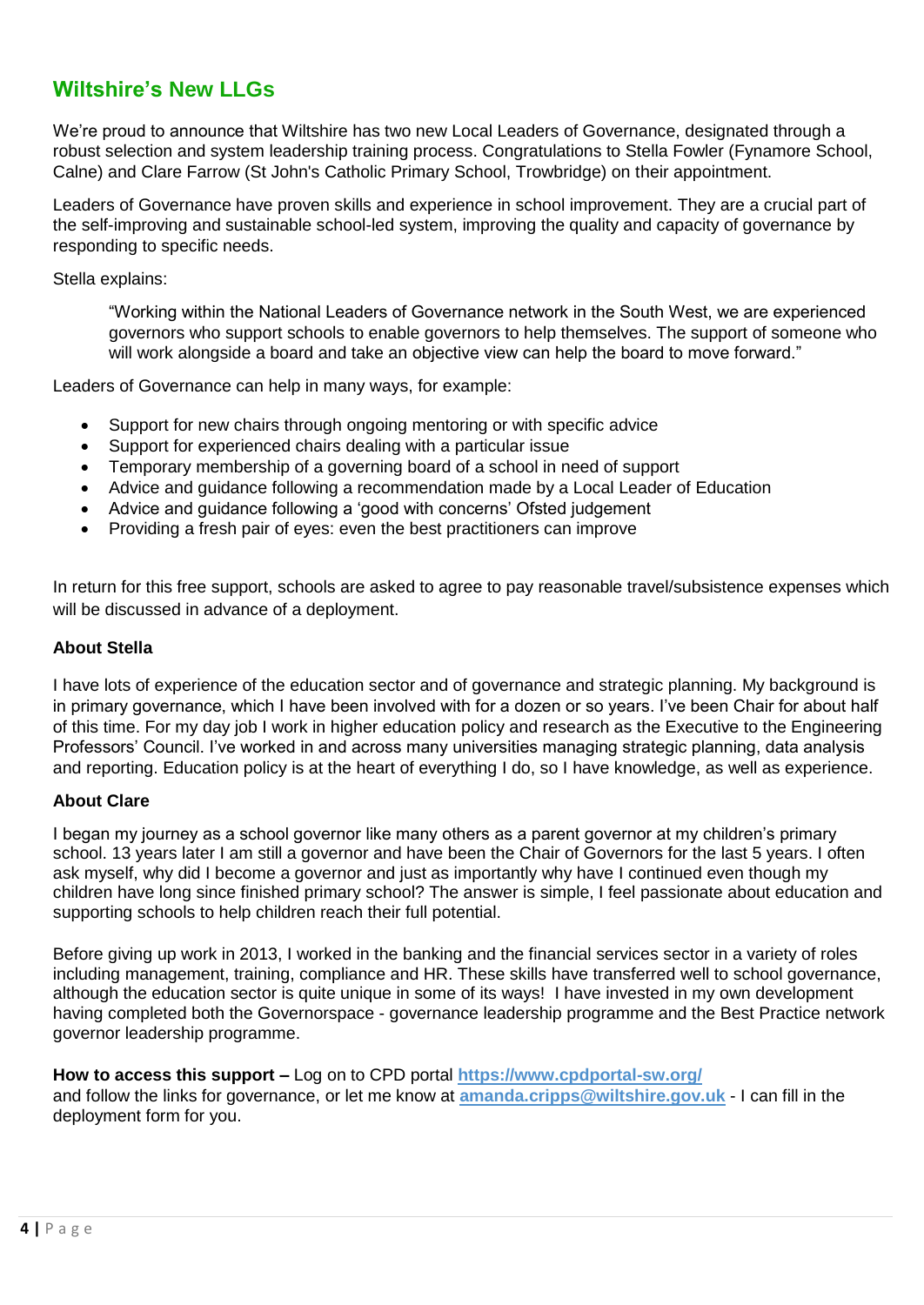# **Wiltshire Governors Association (WGA)**

We are very lucky in Wiltshire to have a lot of opportunities to support and grow good governance and the LA and WGA work collaboratively together to make sure all governors' events are well planned and communicated. Please find details of future events led by the WGA listed below. The WGA are also asking for support from any governors who feel they have the ability and capacity to support their board.

#### **Networking Events**

The WGA is delighted to announce the dates of its Governor Networking Events for 2020 as follows:

#### **25th April, 4th July, and (28th November - advertised shortly)**

These events enable governors to meet with their opposite number from a wide range of schools in the County to discuss, share and learn from each other. At these events we also highlight current developments and research in education as well as focussing on any 'sticky issues'. At the first event of the year Grant Davis will be joining us to brief us on preparing for submitting the budget and answer any budget related queries you may have.

#### **Booking can be made via Right Choice for subscribing schools, or by emailing** [chair@wiltshirega.org.uk](mailto:chair@wiltshirega.org.uk)

#### **Open Meetings**

The WGA is delighted to announce the dates of its Open Meetings for 2020 as follows:

#### **23rd March and 12th October**

These events enable governors to hear from both national and local speakers on key topics which are relevant to governance and how we can best support our own schools. The meetings are held at Rowdeford School, near Devizes and are always a popular event. For their meeting in March they have secured a speaker from NASEN (**[www.nasen.org.uk\)](http://www.nasen.org.uk)/)**

**Initial enquiries about the event can be made by emailing** [chair@wiltshirega.org.uk](mailto:chair@wiltshirega.org.uk)**. A link to the booking website will be made available shortly.**

#### **Helping to Make a Difference Across the Wiltshire Landscape**

WGA is seeking two volunteers from the Governance Community to support in roles WGA members are asked to fill. We are needing to fill two roles at the Wiltshire Council Schools' Forum (one primary and one special needs). These are key roles because as the Wiltshire Schools' Forum is a statutory body, you will be contributing to the discussions on such matters as School Funding Formula, contracts and other financial issues. If this is something that interests, you please email **[chair@wiltshirega.org.uk](mailto:chair@wiltshirega.org.uk)**

### **[Wiltshire Governor Conference](http://rightchoice.wiltshire.gov.uk/Article/67420?source=Newsletter&guid=82EAAFCD-1D8C-4D70-982A-2DA7CC50727C) – 10th November 2020**

I am very excited to announce, due to the success of November's conference and the positive and constructive feedback, we have booked the next governor conference and the team are just firming up the details with an inspirational keynote speaker. I am also in the process of setting up a working party with a few governors who will help develop the focus of the conference so that we get the day able to meet your collective needs.

Thank you to those governors who are supporting this process.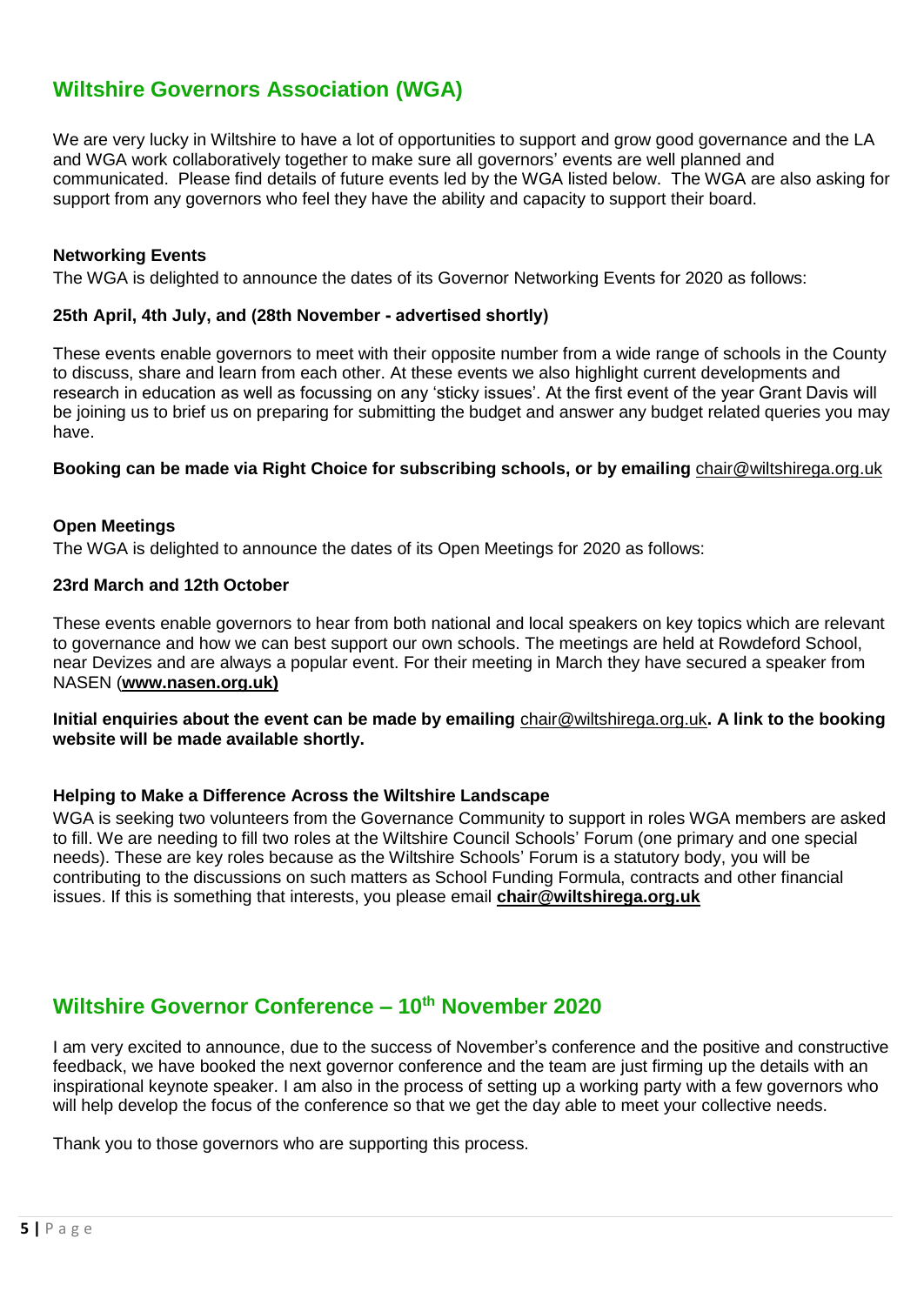# **Information about accountability of Trusts from the DfE**

It is important the we remember that all governors are responsible ultimately to the DfE, and letters from the DfE have been sent out recently to some academy trusts about poor performance. In the DfE letters to academy trusts it highlights poor or inadequate performance or weaknesses in safeguarding, governance or financial management. It is really important that we understand the bigger picture of education and the educational context we find ourselves in, that we see that the governance strand is so important in all educational establishments – therefore keeping a clear and deep understanding is vital. This is part of being curious governors and informing and shaping our future decisions.

**[Letters to academy trusts about poor performance](https://www.gov.uk/government/collections/letters-to-academies-about-poor-performance?utm_source=c750a606-da84-4129-98f1-621f1a0fad64&utm_medium=email&utm_campaign=govuk-notifications&utm_content=daily)**

# **Ofsted's Annual Report and SEND**

Ofsted launched their **[Annual Report](https://nga.us4.list-manage.com/track/click?u=61b50c958d6d8bdc66ca58bbd&id=a1c815ca8c&e=10481d57d9)** this week, with Her Majesty's Chief Inspector Amanda Spielman describing Ofsted as a "force for improvement", which occasionally means giving "difficult messages to hardworking, hard- pressed professionals".

The annual report finds that overall, the quality of education and social care in England is improving, however, further action is required to support pupils that are being left behind.

The report reflects the impact that the new framework appears to be making, such as increasing the visibility of pupils with SEND, improving teaching workload, and well-being and monitoring behaviour in schools.

Amanda Spielman's speech reflected on many of the key findings in the report such as off-rolling, supporting pupils with SEND, social care, illegal schools, multi academy trusts, early years and much more. To view the full speech, click **[here](https://nga.us4.list-manage.com/track/click?u=61b50c958d6d8bdc66ca58bbd&id=b7459048a9&e=10481d57d9)**.

The report findings suggests the quality of education over the year has developed a positive picture whereby analysis had found:

86% of schools are judged to be good or outstanding;

96% of early years are judged to be good or outstanding and;

81% of inspected further education and skills providers are judged to be good or outstanding.

#### **How does this fit in with Wiltshire's picture?**

Due to some constructive feedback about SEND in our School Governance courses, we are to review how we can keep the SEND thread clear in all courses offered. Aiming to keep governors current in their thinking and questioning as they are holding their schools to account and driving forward school improvement - whilst making sure that all students achieve the best outcomes and life chances.

# **DfE Update for all schools and Ofsted consultation**

Important news and communications from the Department for Education (DfE) relating to governance in maintained schools and academy trusts in England. **[School governance update](https://www.gov.uk/government/publications/school-governance-update?utm_source=a1a28931-40b1-4aff-a4ac-2d400a4dd3ec&utm_medium=email&utm_campaign=govuk-notifications&utm_content=daily)**

#### **A new year welcome from Lord Agnew, Under Secretary of State for Schools Systems. Also there is a chance for governors to input into a consultation on the removal of the outstanding exemption.**

The DfE announced last autumn proposals to lift the exemption from routine inspection for outstanding schools. This will help to give parents a clearer picture of the standard of schools in their area, and support